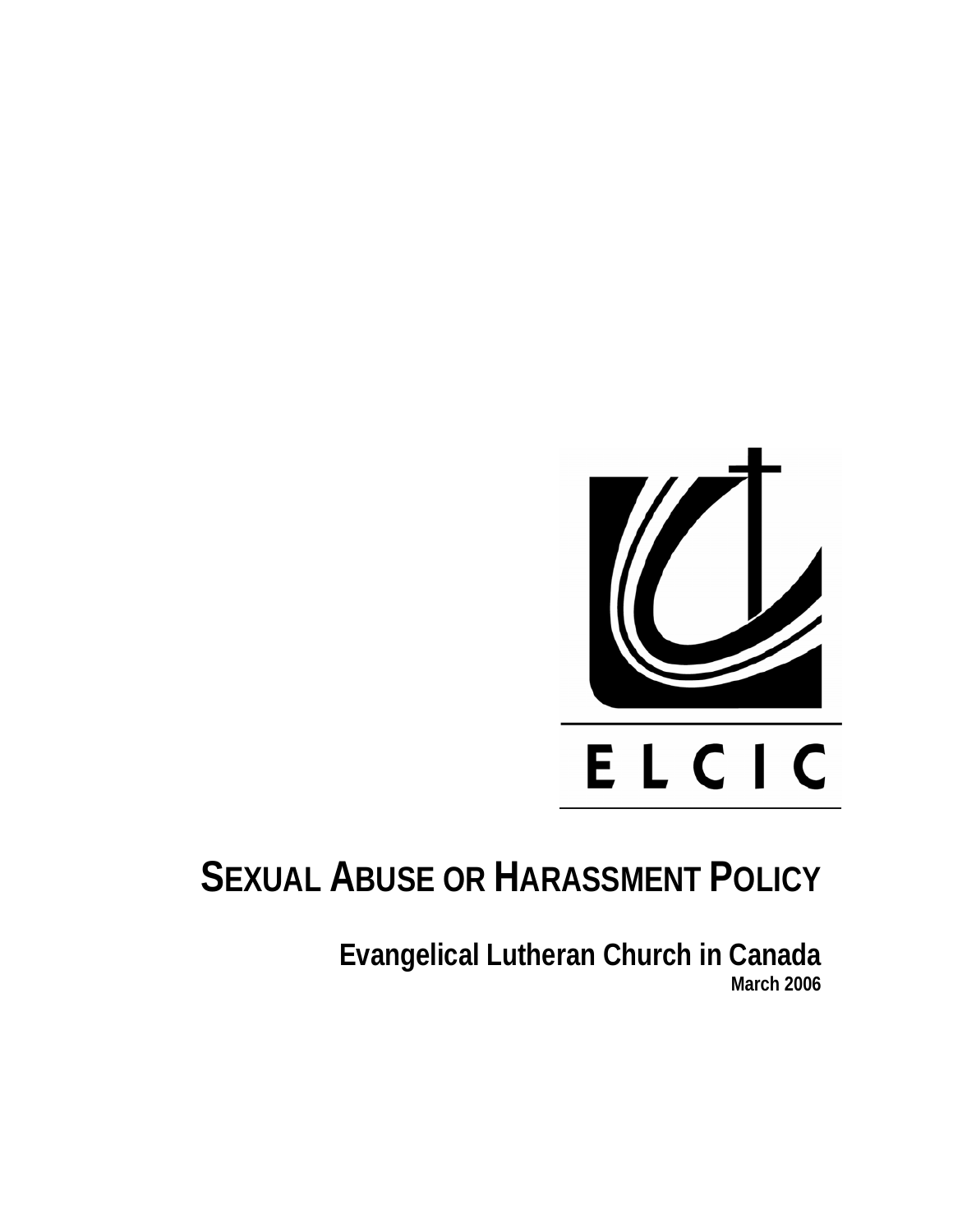# **INDEX**

- **I. APPLICATION**
- **II. DEFINITIONS**
- **III. POLICY**
- **IV. ALTERNATIVE COURSES OF ACTION**
- **V. SUPPLEMENTARY DIRECTIVES**
- **Appendix: A FORMAL COMPLAINT FORM**
- **Appendix: B ACKNOWLEDGEMENT FORM**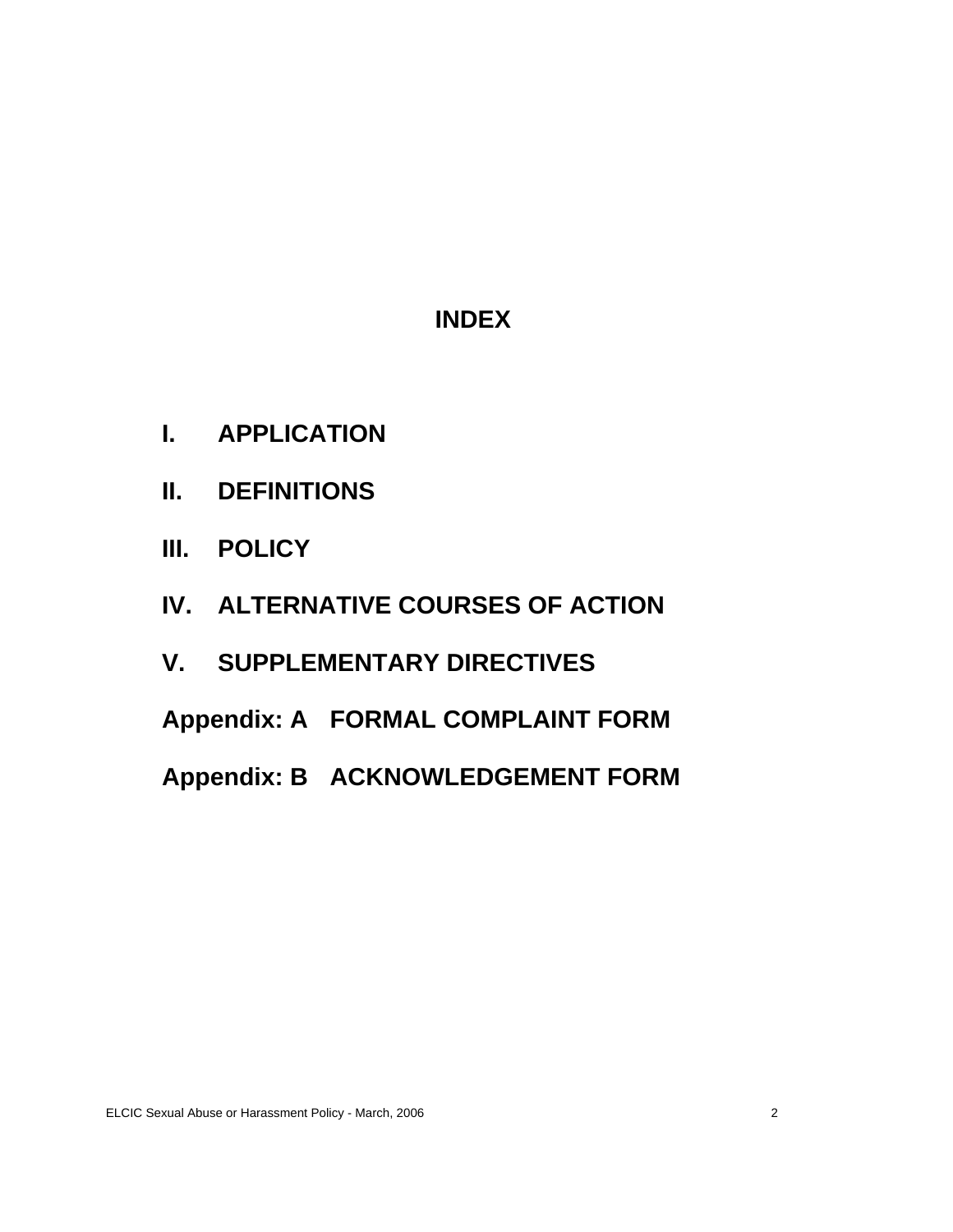#### **I. APPLICATION**

- A. This policy applies to all rostered ministers, seminarians and other persons serving under call or by synodical appointment.
- B. If a complaint is lodged against any person identified in A. above, or abusive sexual conduct is confessed or acknowledged by any such person, the procedures outlined in the ELCIC Manual Re: *Discipline of Rostered Ministers* and the *ELCIC Administrative Bylaws* governing discipline shall apply.

#### **II. DEFINITIONS**

- A. The definition of what constitutes sexual abuse and sexual harassment is governed by provincial legislation under the *Human Rights Code(s)* in most provinces.
- B. For our purposes the definition of the terms used in this manual will be as follows:

| "bishop"                                              | means the bishop of a synod, unless stated otherwise.                                                                                                                                                                                                                                                                                                                                                                                                                                                                                                                                                                              |
|-------------------------------------------------------|------------------------------------------------------------------------------------------------------------------------------------------------------------------------------------------------------------------------------------------------------------------------------------------------------------------------------------------------------------------------------------------------------------------------------------------------------------------------------------------------------------------------------------------------------------------------------------------------------------------------------------|
| "complainant"                                         | means the person who lodges a complaint.                                                                                                                                                                                                                                                                                                                                                                                                                                                                                                                                                                                           |
| "complainant's representative"                        | means a person who acts on behalf of the complainant of<br>sexual abuse or sexual harassment during the period of<br>time when the incident is first reported through to the                                                                                                                                                                                                                                                                                                                                                                                                                                                       |
|                                                       | final resolution of the matter.                                                                                                                                                                                                                                                                                                                                                                                                                                                                                                                                                                                                    |
| "defendant"                                           | means one who is accused of abusive sexual conduct and                                                                                                                                                                                                                                                                                                                                                                                                                                                                                                                                                                             |
|                                                       | includes variations of the term such as abuser,<br>perpetrator, accused.                                                                                                                                                                                                                                                                                                                                                                                                                                                                                                                                                           |
| "rostered minister"                                   | means an ordained minister on the roster of ordained                                                                                                                                                                                                                                                                                                                                                                                                                                                                                                                                                                               |
|                                                       | ministers or diaconal minister on the roster of diaconal                                                                                                                                                                                                                                                                                                                                                                                                                                                                                                                                                                           |
|                                                       |                                                                                                                                                                                                                                                                                                                                                                                                                                                                                                                                                                                                                                    |
|                                                       |                                                                                                                                                                                                                                                                                                                                                                                                                                                                                                                                                                                                                                    |
|                                                       | sexual abuse or sexual harassment in the church and are                                                                                                                                                                                                                                                                                                                                                                                                                                                                                                                                                                            |
|                                                       |                                                                                                                                                                                                                                                                                                                                                                                                                                                                                                                                                                                                                                    |
|                                                       | "walk with" the complainant or the accused, providing                                                                                                                                                                                                                                                                                                                                                                                                                                                                                                                                                                              |
|                                                       | guidance, information and pastoral care.                                                                                                                                                                                                                                                                                                                                                                                                                                                                                                                                                                                           |
| "sexual abuse"                                        | means the use of one's authority or power, either                                                                                                                                                                                                                                                                                                                                                                                                                                                                                                                                                                                  |
|                                                       | explicitly or implicitly, to coerce, threaten, force or                                                                                                                                                                                                                                                                                                                                                                                                                                                                                                                                                                            |
|                                                       | persuade another person into sexual activities or to punish                                                                                                                                                                                                                                                                                                                                                                                                                                                                                                                                                                        |
|                                                       | a person for his or her refusal to participate in the sexual                                                                                                                                                                                                                                                                                                                                                                                                                                                                                                                                                                       |
|                                                       |                                                                                                                                                                                                                                                                                                                                                                                                                                                                                                                                                                                                                                    |
|                                                       |                                                                                                                                                                                                                                                                                                                                                                                                                                                                                                                                                                                                                                    |
|                                                       |                                                                                                                                                                                                                                                                                                                                                                                                                                                                                                                                                                                                                                    |
|                                                       |                                                                                                                                                                                                                                                                                                                                                                                                                                                                                                                                                                                                                                    |
|                                                       |                                                                                                                                                                                                                                                                                                                                                                                                                                                                                                                                                                                                                                    |
|                                                       |                                                                                                                                                                                                                                                                                                                                                                                                                                                                                                                                                                                                                                    |
|                                                       |                                                                                                                                                                                                                                                                                                                                                                                                                                                                                                                                                                                                                                    |
|                                                       |                                                                                                                                                                                                                                                                                                                                                                                                                                                                                                                                                                                                                                    |
| "pastoral care support person"<br>"sexual harassment" | ministers of this church.<br>means persons who are skilled in dealing with matters of<br>appointed by the synod to act in this role. Their role is to<br>activities.<br>means any unwelcome, unwarranted, unsolicited or<br>offensive sexual conduct that is directed at a person or<br>persons by one in a position of authority, power or<br>leadership and which demeans and undermines the<br>inherent self-worth and dignity of that person or persons<br>or denies individual human rights as guaranteed by<br>Provincial or Canadian Human Rights Code(s). It<br>includes any conduct that coerces, pressures, manipulates, |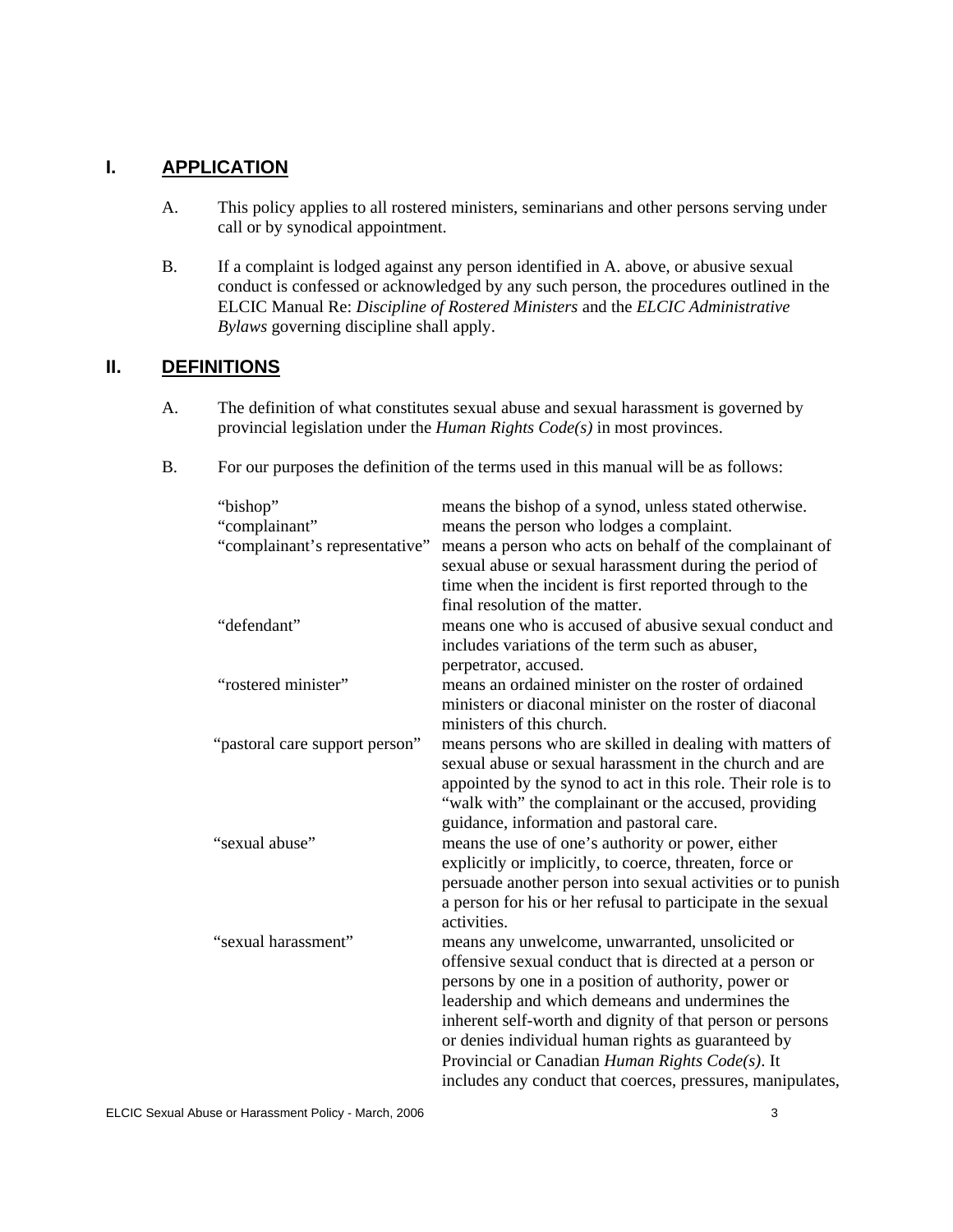or threatens persons, or curtails a person from participating in the life of the church, fulfilling the duties of their position in the church workplace, freely expressing their ideas, practicing in their chosen church vocation, or freely advancing in their church employment, whether it is a single incident or several incidents over a period of time. "Sexual harassment" may involve two or more persons of the opposite or of the same gender, male or female.

#### **Sexual harassment may include, but is not limited to, the following:**

- Sexual comments that are offensive.
- Unwelcome jokes with sexual overtones.
- Subtle innuendo or open taunting regarding perfections or imperfections about a person's body.
- Unwelcome displays of sexually offensive material such as pictures, photographs, sexually manipulative objects or sexual desire stimulants.
- Sexually offensive gestures or facial expressions.
- Sexually humiliating, insulting or intimidating behaviour including, but not limited to, boundary or space intrusion to obtain sexual favours.
- Unwelcome physical contact. (i.e. touching, patting, pinching, cornering, etc.)
- Unwelcome invitation, direct or in person, by mail or through any other form of communication to engage in behaviour of a sexual nature.
- Prolonged, sexually suggestive staring.
- Unwelcome pressure for dates.
- Indecent exposure.
- Verbal abuse or threats.
- Retaliation against an individual for having:
	- o invoked this policy on behalf of oneself or other individuals, or
	- o participated or co-operated with any investigation under this policy; or
	- o been associated with a person who has invoked this policy or participated as a witness.

Sexual harassment does not apply in a relationship of mutual consent or in the expression of affection between friends as long as one's behaviour is not imposed on another. However, it is stressed that where one person holds power over another, either in fact or perceived, a relationship of mutual consent may be impossible to achieve. It is inappropriate for a rostered minister to date a parishioner or someone working under the minister's supervision within the congregation he or she is serving, until that relationship has ceased for a period of at least one year and after consultation with the synod bishop.

| "third party" | means a person or persons other than the complainant or the        |
|---------------|--------------------------------------------------------------------|
|               | complainant's representative.                                      |
| "victim"      | means a person who has been sexually abused or sexually            |
|               | harassed, and includes variations of the term such as complainant. |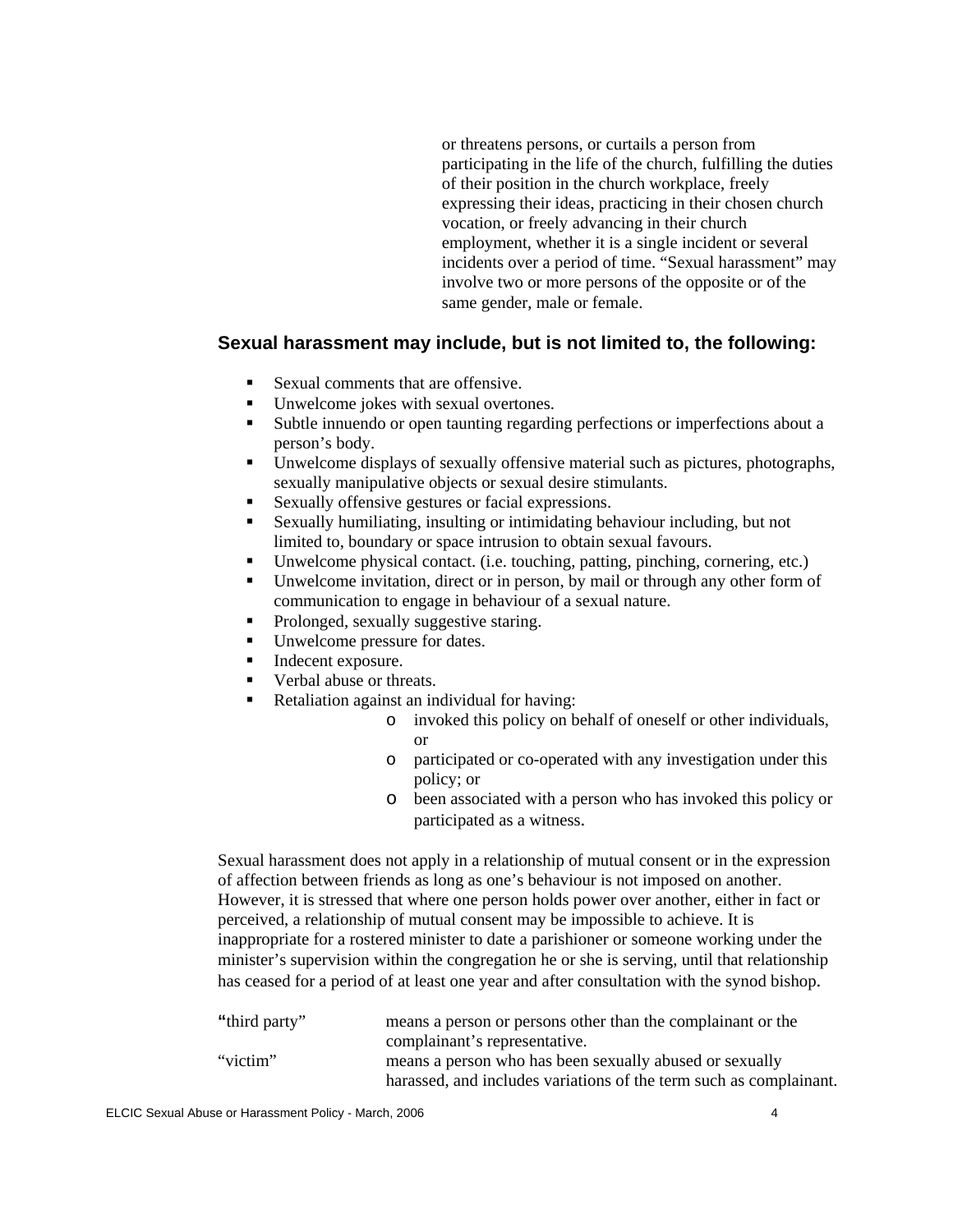#### **III. POLICY**

- A. This church recognizes that every person has the right to be treated with dignity and respect as a child of God, and therefore the right to freedom from all forms of sexual abuse and sexual harassment.
- B. Sexual abuse or sexual harassment by any rostered minister, seminarian, or other person serving under call or by synodical appointment will not be tolerated by this church.
- C. The disclosure of any abusive sexual conduct shall be in writing and signed by the complainant, the alleged victim's representative or a third party. (Appendix: A)
- D. All disclosures of abusive sexual conduct shall be addressed promptly.
- E. Throughout the process, pastoral care will be provided to the complainant, the defendant, and, as appropriate, their respective congregations or institutions.
- F. Confidentiality and discretion will be maintained by the church to the extent possible to protect the innocence and identity of those involved.
- G. The synod shall be responsible to discourage sexual abuse or sexual harassment through a continuing program of education of rostered ministers, and other persons in positions of authority.
	- 1. All rostered ministers shall review this church's policy governing sexual conduct, and agree in writing to abide by this church's policy as a condition of continued employment or future appointment.
	- 2. When a person is to be added to a synod roster, he or she shall review this church's policy governing sexual conduct, and agree in writing to abide by this church's policy as a condition of employment or appointment.
	- 3. A signed Acknowledgment Form (Appendix: B) signifies that the person signing it has read and reviewed this church's policy governing sexual abuse and harassment, understands it, and agrees to abide by the conditions set out therein.
- H. Rostered ministers and congregational council members are responsible for discouraging non-rostered employment-related harassment or abuse and ensuring that congregational members are aware of their responsibilities to prevent harassment or abuse.
- I. Congregations are responsible for their own sexual abuse and harassment policies relating to non-rostered members or adherents of their congregations.
- J. Any allegations concerning the sexual abuse of children will be immediately reported to the appropriate civil authorities.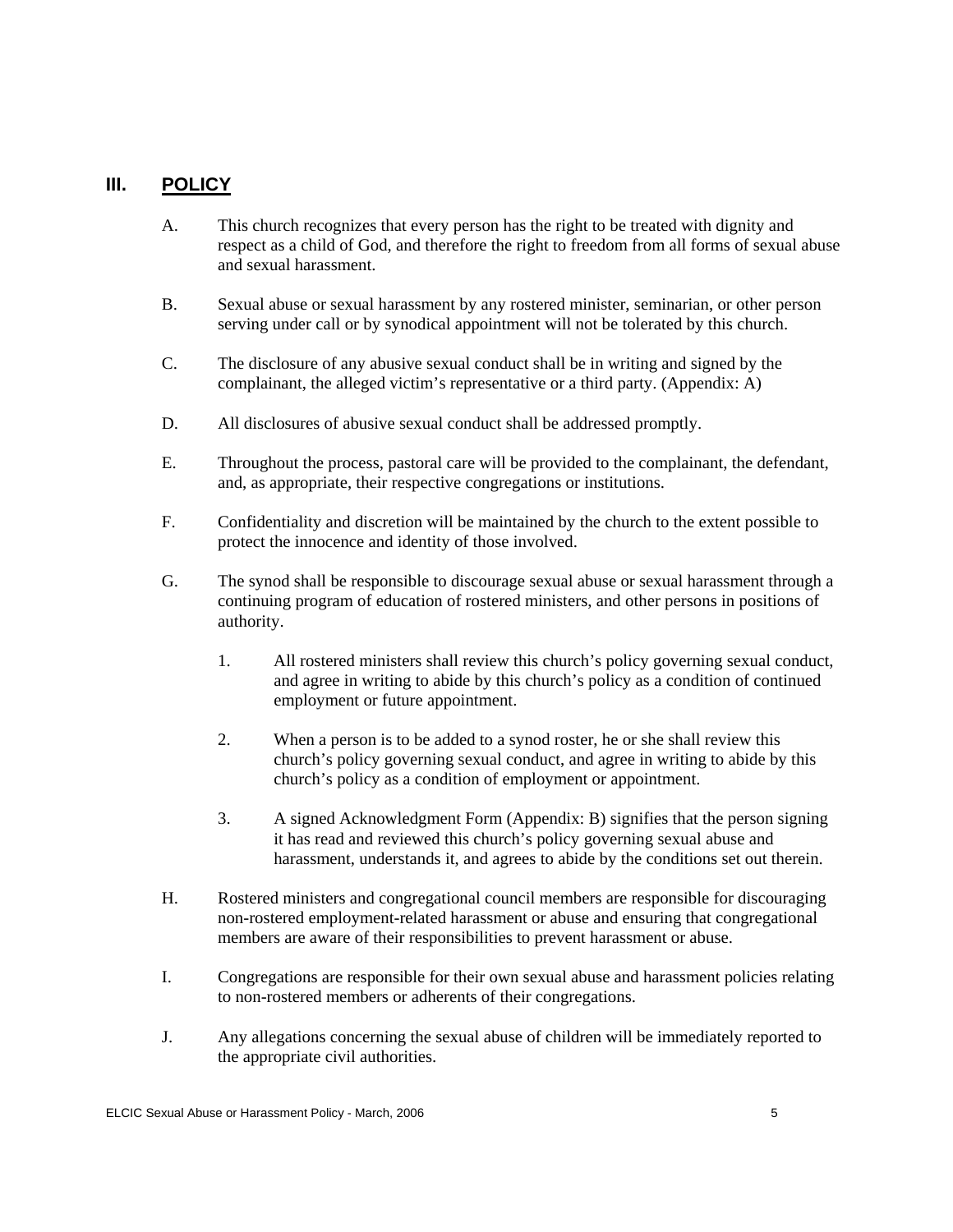K. Should criminal proceedings be initiated against a rostered minister, completion of the church's investigative and disciplinary procedures may be suspended pending completion of the criminal proceedings.

# **IV. ALTERNATIVE COURSES OF ACTION**

- A. A complaint of sexual harassment or abuse by a rostered minister, seminarian, or other person serving under call or by synodical appointment shall be reported to the bishop in all instances. The decision to pursue an alternative course of action does not preclude the subsequent initiation of procedures outlined in the ELCIC Manual Re: *Discipline of Rostered Ministers* and the *ELCIC Administrative Bylaws* governing discipline.
- B. A complainant also may wish to pursue other courses of action such as:
	- 1. Filing a complaint with the provincial Human Rights Commission in accordance with the provincial code or Act.
	- 2. Reporting to the local police department for investigation under the provisions of the *Criminal Code* any complaints involving sexual assault, obscene phone calls, intimidation or criminal harassment causing fear for one's safety.
	- 3. Taking civil action against the person who caused the injury if mental or physical damage is deemed to have been suffered.
	- 4. Employing a mediator for resolution if both parties agree and it is appropriate under the circumstances.

# **V. SUPPLEMENTARY DIRECTIVES**

A. Each synod may add supplementary directives as deemed necessary to their particular synod for the guidance of members within the synod.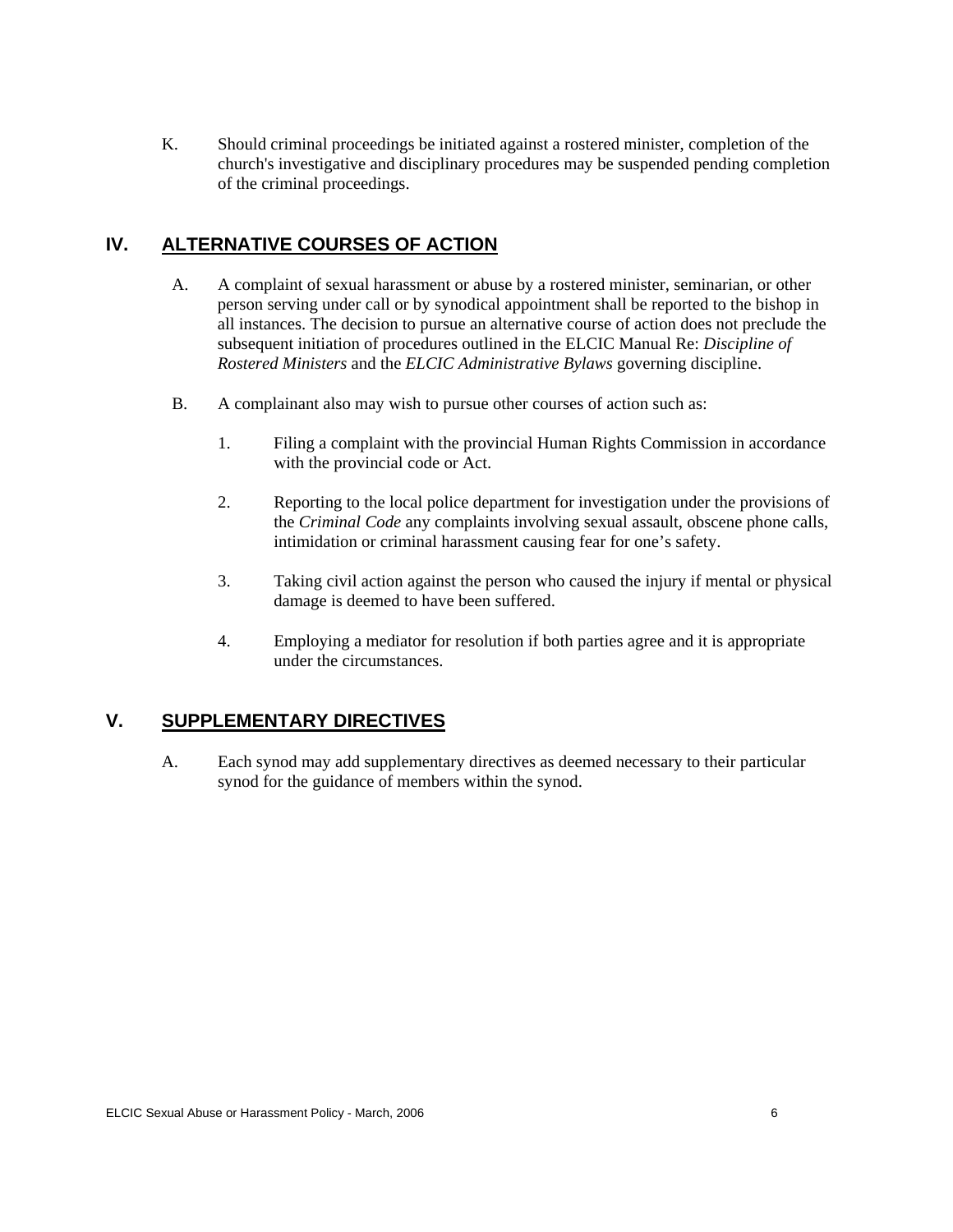# **APPENDIX: A**

# **FORMAL COMPLAINT FORM**

# **RE: MISCONDUCT BY A ROSTERED MINISTER OF THE SYNOD**

| A.             | Date of complaint:                                   |
|----------------|------------------------------------------------------|
| <b>B.</b>      | Name of accused:                                     |
| $\mathbf{C}$ . | Name of congregation or employing agency of accused: |
| D.             | Name to whom complaint is made:                      |
| E.             | Details:                                             |

1. Fully describe the incident(s) including dates, times and places as accurately as possible (please use reverse side of this form to continue, if necessary):

- 2. Name any witness(s) who know about or has witnessed the incident(s), including address if known:
- 3. If sexual abuse or sexual assault is involved, identify what other independent corroborating physical or medical evidence is available: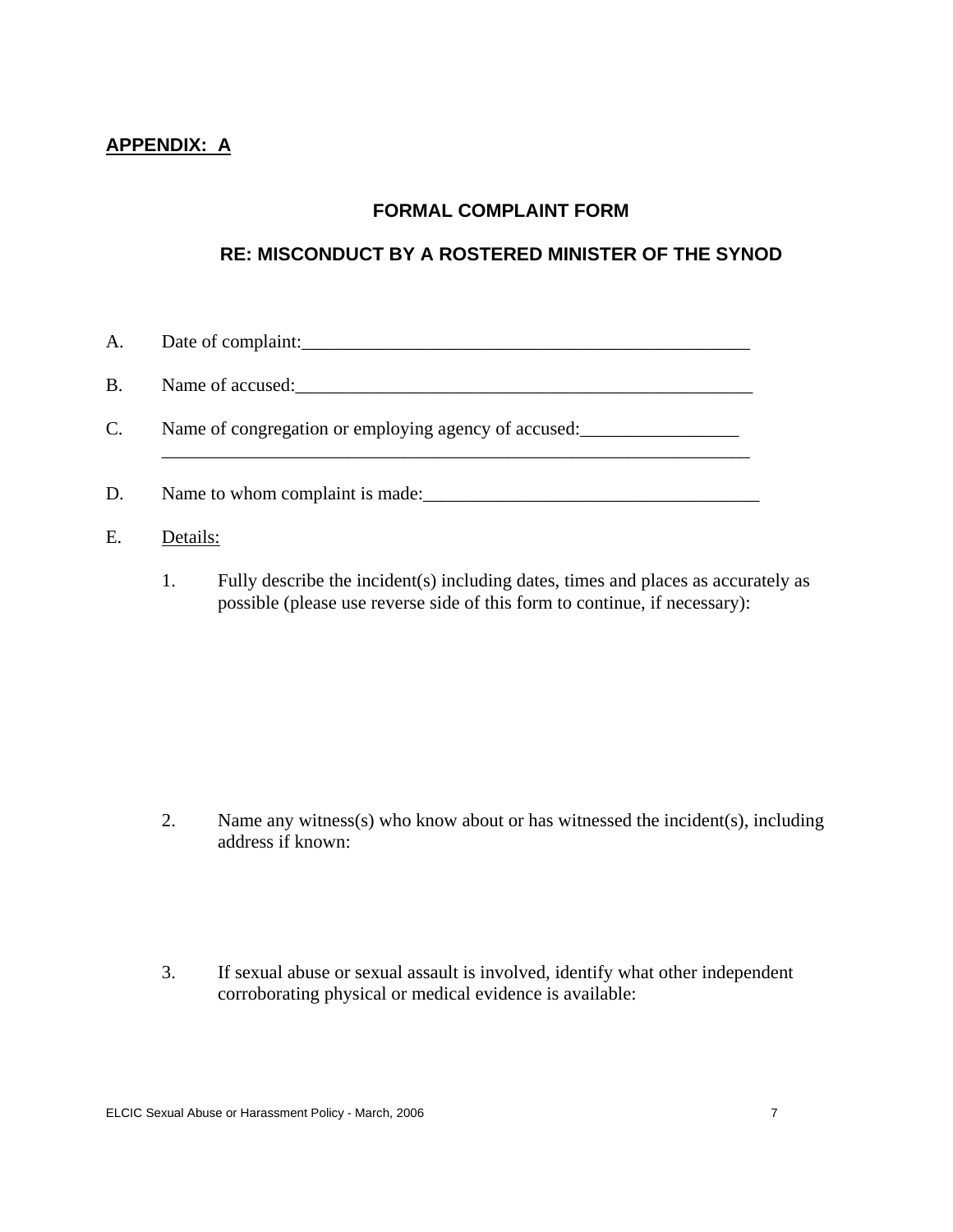- 4. If sexual abuse or sexual assault of a minor(s) is involved, has this been reported to the civil authorities as required by law? Name the agencies and date reported:
- 5. If the incident(s) is criminal in nature, has it been reported to the police? Name the police department and date reported:
- 6. Are you aware of any other incident(s) involving other persons in relation to the defendant? Identify:
- 7. Is there any other relevant information regarding this complaint you wish to disclose that might prove helpful?
- F. Have you received a copy of the ELCIC Manual Re *Discipline of Rostered Ministers* regarding disciplinary procedures?
- G. Do you understand the disciplinary procedure which will follow from your complaint?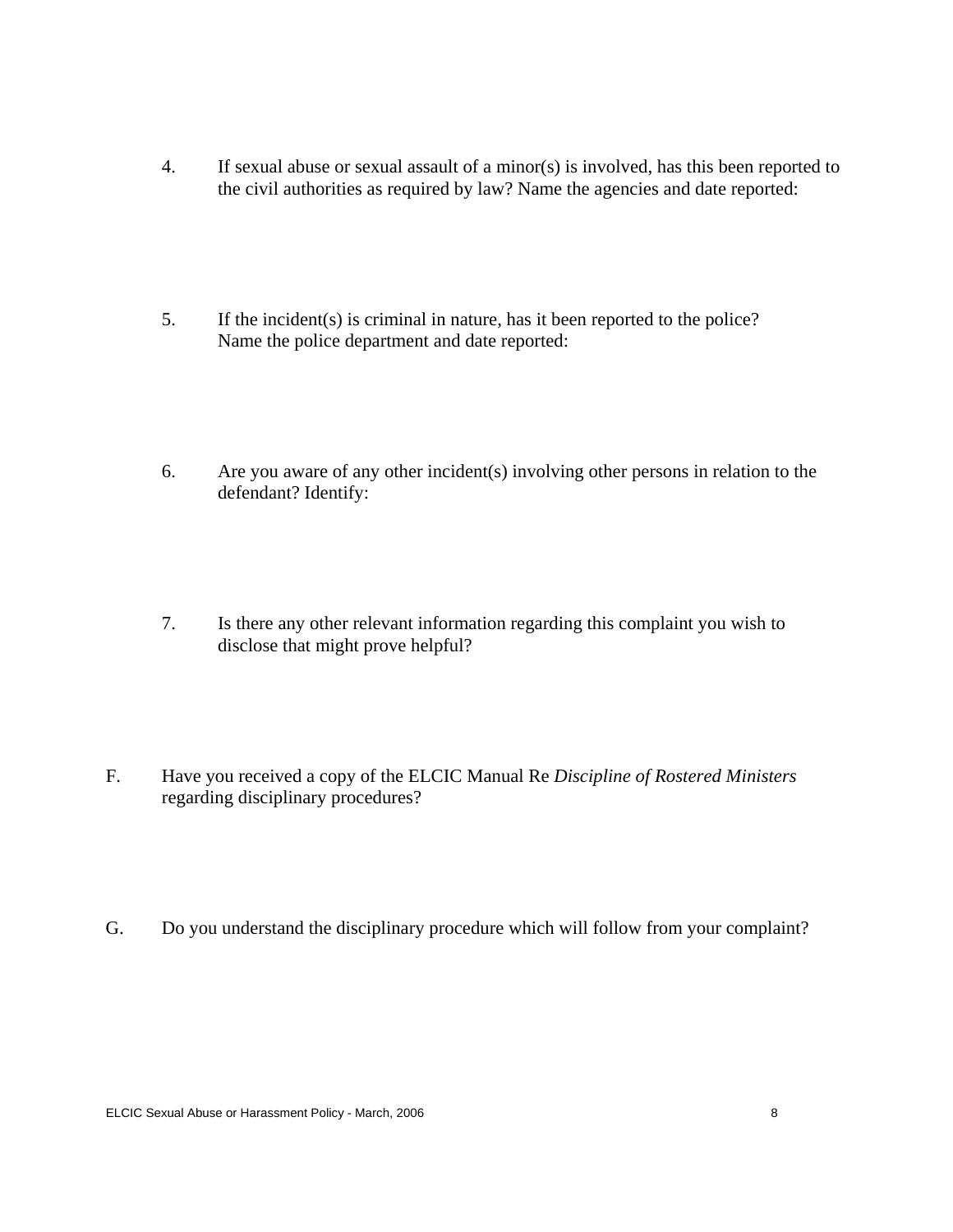H. Do you understand that a pastoral care support person will be assigned to you if you so desire?

#### I. IDENTITY OF COMPLAINANT

| 1. |                                                            |
|----|------------------------------------------------------------|
| 2. |                                                            |
|    |                                                            |
|    |                                                            |
| 3. |                                                            |
|    |                                                            |
|    | <u> 1989 - Johann Stoff, amerikansk politiker (* 1908)</u> |
| 4. |                                                            |
|    | (Implies your consent to proceed with the complaint.)      |